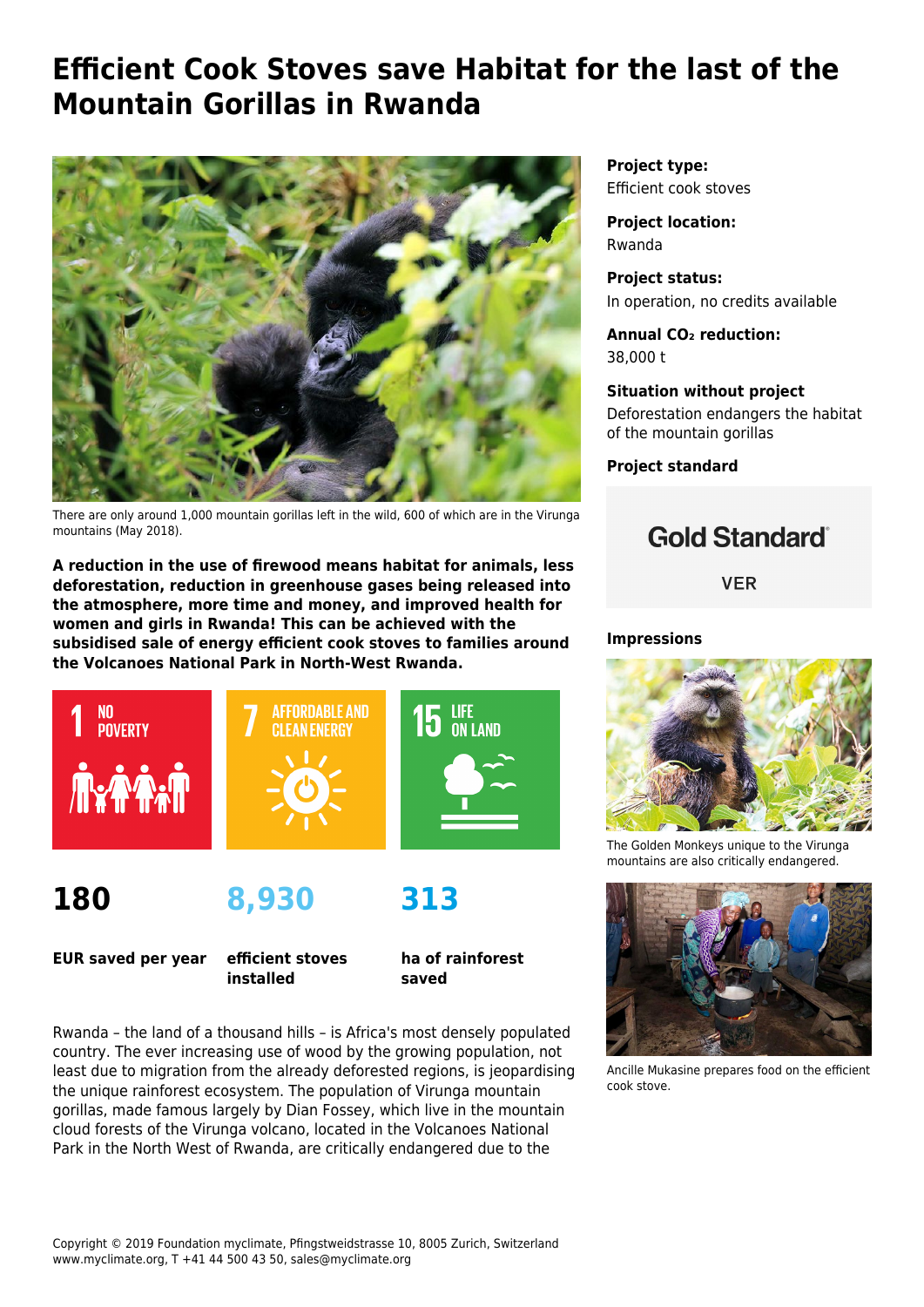#### deforestation.

The answer to the intensive use of wood for cooking is optimising the burning process. myclimate project partner Likano has therefore been developing a locally producible, efficient cook stove model in collaboration with the local population which uses two thirds less firewood than the conventional open three-stone fireplaces. The project aims to reduce the demand for firewood from the families who live around the national park by up to 70 percent with 14,000 efficient cook stoves. This will not only ensure that the habitat of the mountain gorillas is preserved, but will also absorb CO<sub>2</sub> which would otherwise make its way into the atmosphere through burning.

In addition to protecting mountain gorillas and the CO<sub>2</sub> savings, the project is also changing the lives of women and girls especially. They will spend far less time and money procuring firewood – work which has traditionally been the domain of women. Thanks to the more efficient burning, they are also less exposed to the harmful soot particles from the open fires.

**There is less smoke gas in the huts now. My eyes are no longer red and my lungs are no longer aggravated. I am only paying 50 Rwandan francs (approx. 5 euro cent) per day for firewood – a sixth of what I was previously paying.** 

#### **Ancille Mukasine, Kabatwa, Nyabihu District, Rwanda**

The efficient cook stove reduces the cooking time by half. Families therefore gain at least an hour a day which is available for farming and other activities. Everything needs to be done during daylight hours. Most people living in the huts around the national park do not have electrical lighting.

**A huge advantage of the new cook stove is the time saving it provides. I can now weave baskets and sell them in my own shop.** 

#### **Felicité Muragijimana, Rwanda**

The principal part of the stove is a clay cylinder, which acts as a chimney, providing good burning. A special insulation mixture made from local avaiable clay and coffee husk residues in the core stores the heat. A sturdy metal covering protects the outside of the stove and its heavy weight of more than 20 kilos is the basis for its long life. The coffee husk residues are purchased from the coffee farmers in the region and offer them an additional income.

**Providing my people with a sustainable improvement to their daily life and at the same time protecting the fragile ecosystem, the home of the mountain gorillas, makes me very proud.** 

#### **Faustin Ngirabakunzi, Local Project Manager**



Felicité Muragijimana sells her home-made woven baskets to earn an additional income.



While searching for firewood, the boundaries between the national park and the surrounding settlements are crossed every day.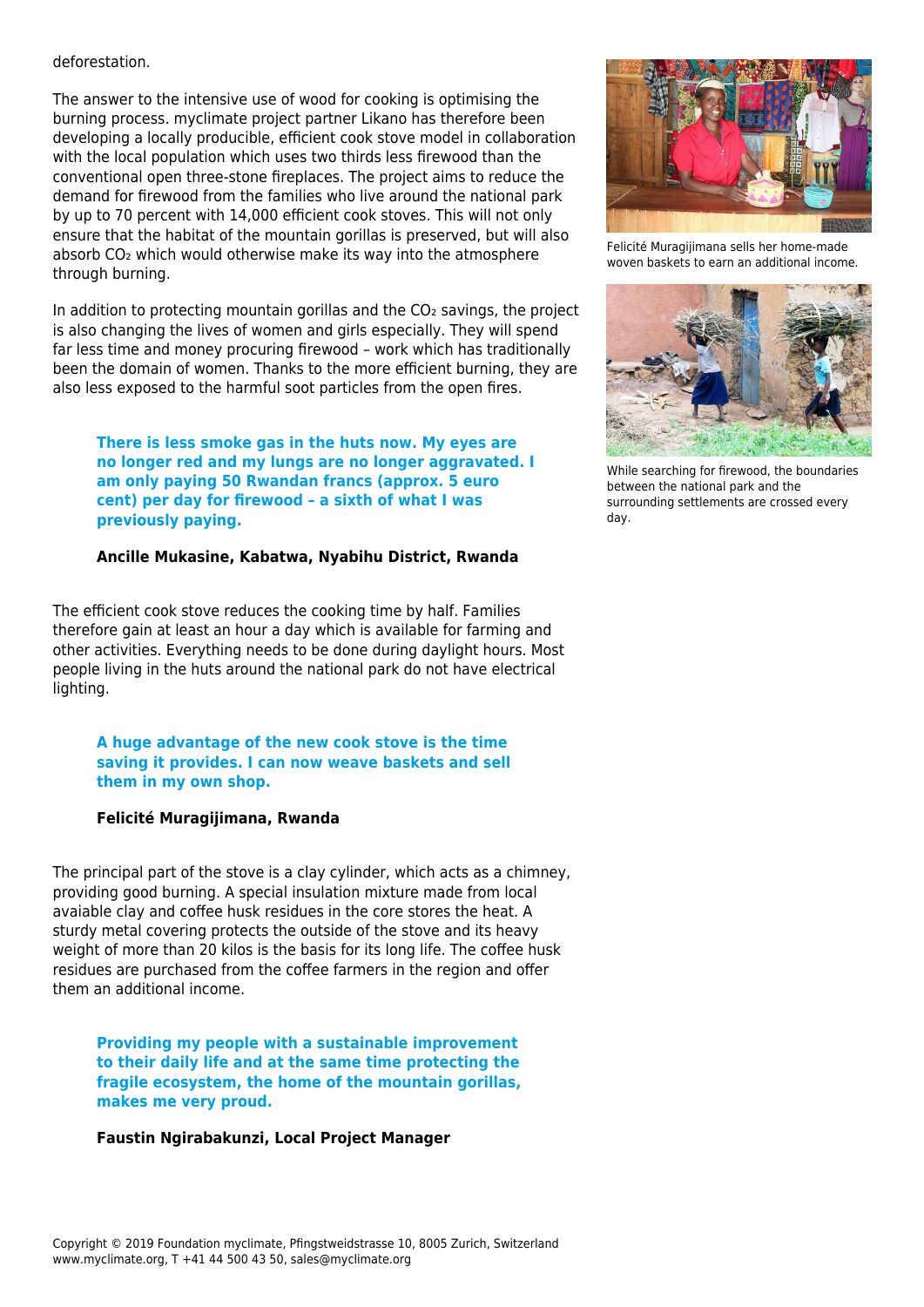This project considers itself to be an extension to the governmental and NGO protection measures to help the rain forests. Money from the CO<sub>2</sub> offsetting is being used for the local production of the stoves and their subsidised sale to households. Regular visits to the families represent the basis for optimal use.

The close partnership with the IGCP (International Gorilla Conservation Program) provides a focus for protecting the mountain gorillas on an annual basis. This includes, for example, training the rangers, awareness programmes or repair works to the stone walls which mark the boundary of the Volcanoes National Park.

### **This project contributes to 10 SDGs:**



Households save on average EUR 180 per year on firewood.



More than 52,950 people benefit from better health and quality of life as flue gas can lead to respiratory diseases.



One household saves one hour per day during which, for example, children can do homework.



Women save one hour per day in the procurement of firewood, during which additional income can be earned.



8,930 efficient subsidised stoves have been sold so far.



25 local jobs have been created to date.



The stoves are made of locally sourced, recyclable materials.



38,000 tonnes of CO<sub>2</sub> are avoided every year.